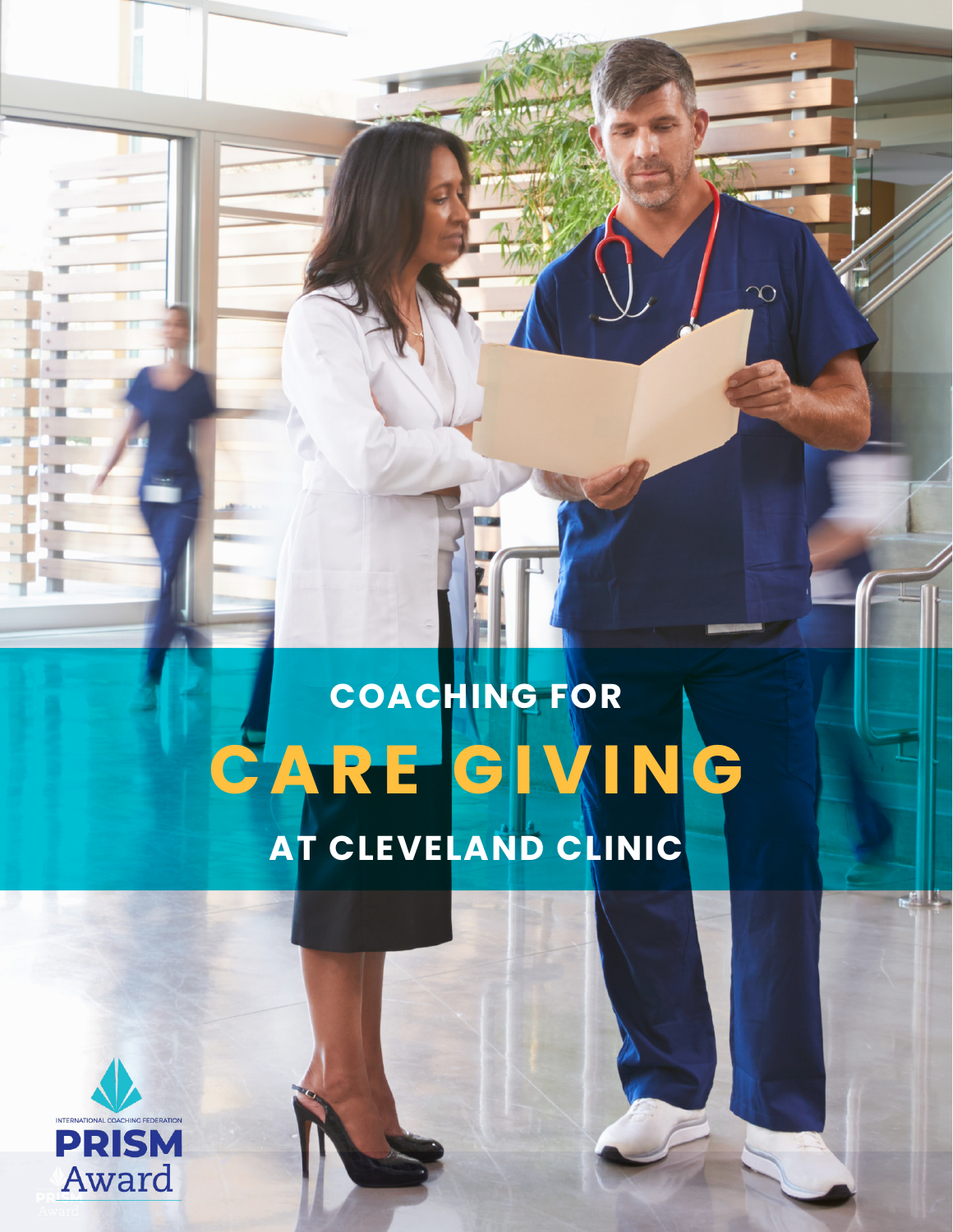# **Cleveland Clinic**

Renowned for its dedication to patient-centered care and innovation, Cleveland Clinic reached its centennial year in 2021. A few years earlier, the Ohiobased academic medical center achieved a different, but equally important milestone in this case for caregiver and leadership development – ten years of building a coaching culture for its 68,728 caregivers all around the world.

Cleveland Clinic weaves coaching throughout all caregiver experiences, from onboarding and development to performance management and even retirement and beyond.

Built on the foundational belief that all caregivers can benefit from coaching, Cleveland Clinic has trained more than 2,600 managers and leaders on how to adopt a coaching approach to leadership. The beneficial effect of this investment is passing a coaching culture forward not only to Cleveland Clinic physicians, administrators, and caregivers, but also to patients and their families.

"Our coaching is relationship-centered and rooted with our value of empathy where we help others think through their goals and motivations to determine their path forward," said Chris Nagel, PCC, nominating coach and Senior Director for Organization and Leadership Development of Cleveland Clinic's Mandel Global Leadership and Learning Institute. "This comes down to our firm belief that everyone has the opportunity to grow and develop for a lifetime."

When the COVID-19 pandemic struck, the institution's mature coaching culture allowed it to quickly implement agile practices that provide even more support through an on-demand virtual coaching program. In this way, the medical center was able to support physicians and organization leaders alike as they navigated the uncertain times while empowering them to sustain their commitment to the communities they serve.

In recognition of its dedicated approach to coaching, the International Coaching Federation (ICF) named Cleveland Clinic a Celebrated Nominee for the 2020 International Prism Award. ICF's Prism Award program honors organizations that have achieved the highest standard of excellence in coaching programs that yield discernible and measurable positive impacts, meet rigorous professional standards, achieve key strategic goals, and shape organizational culture (Learn more at [coachingfederation.org/prism-award\)](http://coachingfederation.org/prism-award).

## Bringing Coaching to Life

To ensure a full commitment to professional coaching standards, the organization aligned its coaching program and training with ICF's definition of coaching, [Code of Ethics](https://coachingfederation.org/code-of-ethics) and [Core Coaching](https://coachingfederation.org/core-competencies)  [Competencies](https://coachingfederation.org/core-competencies). Cleveland Clinic operates two separate coaching centers for physicians and non-physician organization leaders. The two centers closely collaborate to align coaching activities and training for both audiences. In addition to one-on-one and group

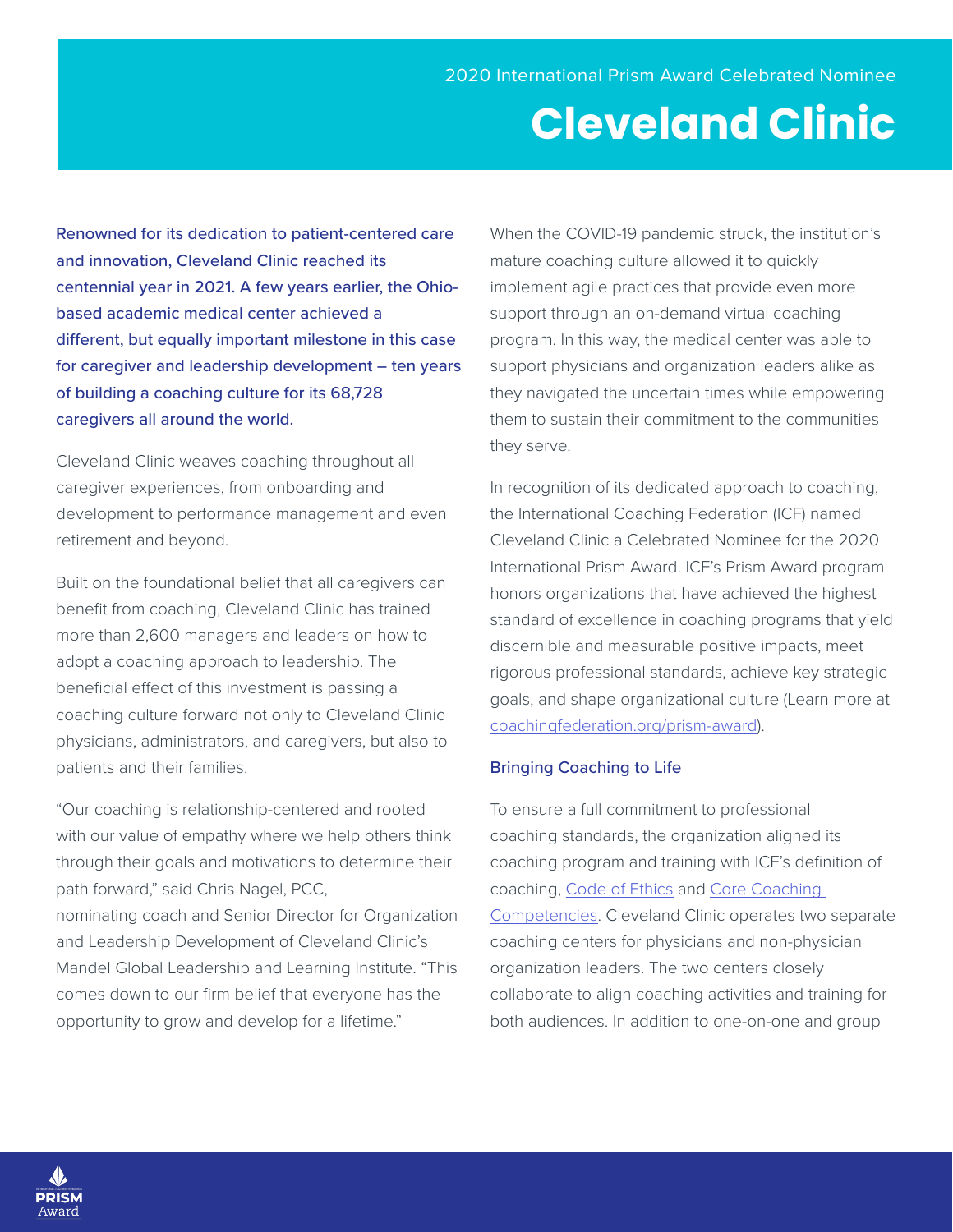coaching, a peer coaching program brings doctors from different departments together with physicians internally trained as peer coaches to collaboratively set goals, such as improving communication or addressing burnout. The benefits of such a peer-based program extend to coaching participants, but also to the coaches themselves who use their skills even outside of formal coaching relationships.

"The peer coaches are using coaching skills to affect motivational and behavioral change with their patients, with their colleagues and in their personal lives," said Andrea Sikon, MD, FACP, ACC, and Executive Director of the Cleveland Clinic Center for Excellence in Coaching and Mentoring. "It unlocks that skillset and gets coaching out to the masses."

# A Decade of Coaching Excellence

At its start in 2009, Cleveland Clinic's coaching program was primarily performance-based. As the program evolved, the focus shifted to developmental coaching as a way to accelerate and foster strong relationships between leaders through improved communication. The initial success of coaching—which earned buy-in all the way to the top of the organization—led to the adoption of a philosophy throughout the institution—'Inspire & Coach.' Today that principle is now one of the organization's four leader behaviors. Leaders throughout the organization are expected to lead using a coach approach including during frequent check-in conversations with their teams. Leaders' effectiveness in this skill set is part of their evaluation criteria.

# "It speaks to a very kind and human approach in how we develop our most important resource, which is our people."

*Associate Chief of Clinical Operations for Cleveland Clinic Community Care*

A medical director (and Cleveland Clinic's 2019 Internal Peer Coach of the Year) said a coaching approach enabled him to positively impact all of the lives his peer coachee touched, including his coachee's patients, on a daily basis.

"I realized I'm touching the lives of the patients that they are touching and impacting," he said. "That's essentially why I became a physician leader and now a coach."

# Coaching for Empathy

In alignment with its "patient-first" mantra, empathy is a core value for Cleveland Clinic's culture. A survey of peer coach training participants indicated a 20% increase in confidence demonstrating empathy as a result of this training.

The Associate Chief of Clinical Operations for Cleveland Clinic Community Care —a peer coach explained the connection between empathy and coaching: "It speaks to a very kind and human approach in how we develop our most important resource, which is our people."

Managers and leaders trained in using coaching techniques during daily interactions also learn how to transform their review processes into real-time coaching conversations. Such discussions reframe the experience from a reactionary, metric-focused review into a reflection-based dialogue designed to inspire and engage, but also to assess empathy. One physician leader described a course geared toward getting the most out of the annual review as an "incredible learning experience."

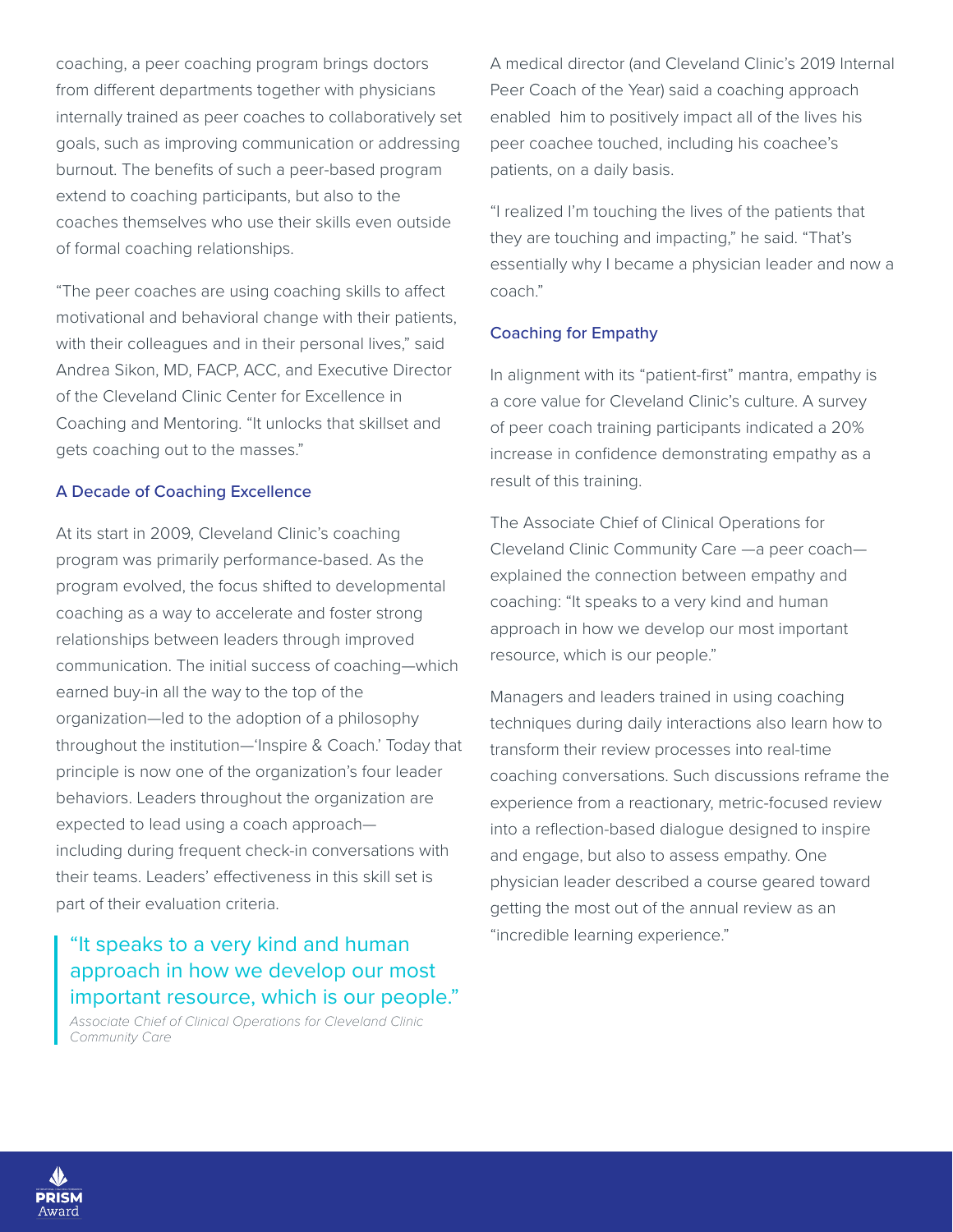# Adopting New Approaches During a Pandemic

The onset of the COVID-19 pandemic in early 2020 brought with it a heightened sense of uncertainty for many health care professionals. In response to these challenges, Cleveland Clinic quickly augmented its traditional coaching offerings with an Express Coaching program that was operational within a week. Through the program, leaders navigating the complexities of responding to the novel coronavirus were able to connect with an internal coach for a one-time, 30-minute virtual session. Half of the on-demand requests came from first-time leaders and managers, including one who needed to inform her behind-the-scenes staff that they'd now be working directly with patients in the ICU.

"We were able to gain a quick pulse and validate the need for this type of support based on the themes and urgency of the coaching requests," said Ashley Villani, ACC, Manager of Cleveland Clinic's Mandel Global Leadership and Learning Institute's coaching program and internal coach. "Additionally, we immediately transitioned all of our coaching from in person to virtual for everyone's safety and well-being, which provided a secondary value of increasing access to coaching and its impact across the organization."

Cleveland Clinic also lent support to the coaches themselves with monthly calls for its internal coaching community throughout 2020. These calls focused on ways to use coaching skills to build resilience, such as processing emotions and fostering trust in a virtual work environment. The organization also saw attendance in its ongoing coach development sessions double during the pandemic. Topics included implicit bias in coaching conversations, the importance of non-verbal virtual communication, and working with coaching participants in acute distress.

### ROI: \$84 Million USD Saved in Retention

The economic cost of physician burnout is a challenge throughout the healthcare industry. But Cleveland Clinic's coaching program is having a positive impact on addressing this issue and reaping rewards. To date, more than 160 physicians who worked with a coach indicated the coaching experience was a key factor in their decision to stay with the organization. Cleveland Clinic estimates this alone saved the organization \$84 million in physician retention.

"The peer coaches are using coaching skills to affect motiviational and behavioral change with their patients, with their colleagues and in their personal lives. It unlocks that skillset and gets coaching out to the masses."

*Andrea Sikon, MD, FACP, ACC Executive Director, Cleveland Clinic Center for Excellence in Coaching and Mentoring*

Through coaching surveys, Cleveland Clinic also calculated the transformational nature of its coaching program. Nearly 90% of caregivers surveyed said working with a coach helped clarify their values and goals for personal growth. Eighty-six percent of caregivers said they felt more prepared to advance in their career. In 2019, a popular customer loyalty metric found Cleveland Clinic scored nearly 30 points higher than a benchmark of excellence for those who would recommend coaching to a friend or colleague. The organization also found that its internal coaches reported similar benefits such as increased fulfillment, engagement and resilience.

#### Coaching for 2021 and Beyond

Cleveland Clinic remains dedicated not only to its own coaching culture, but also to educating industry peers on the benefits of creating a coaching program. Senior

**PRISM** \ward